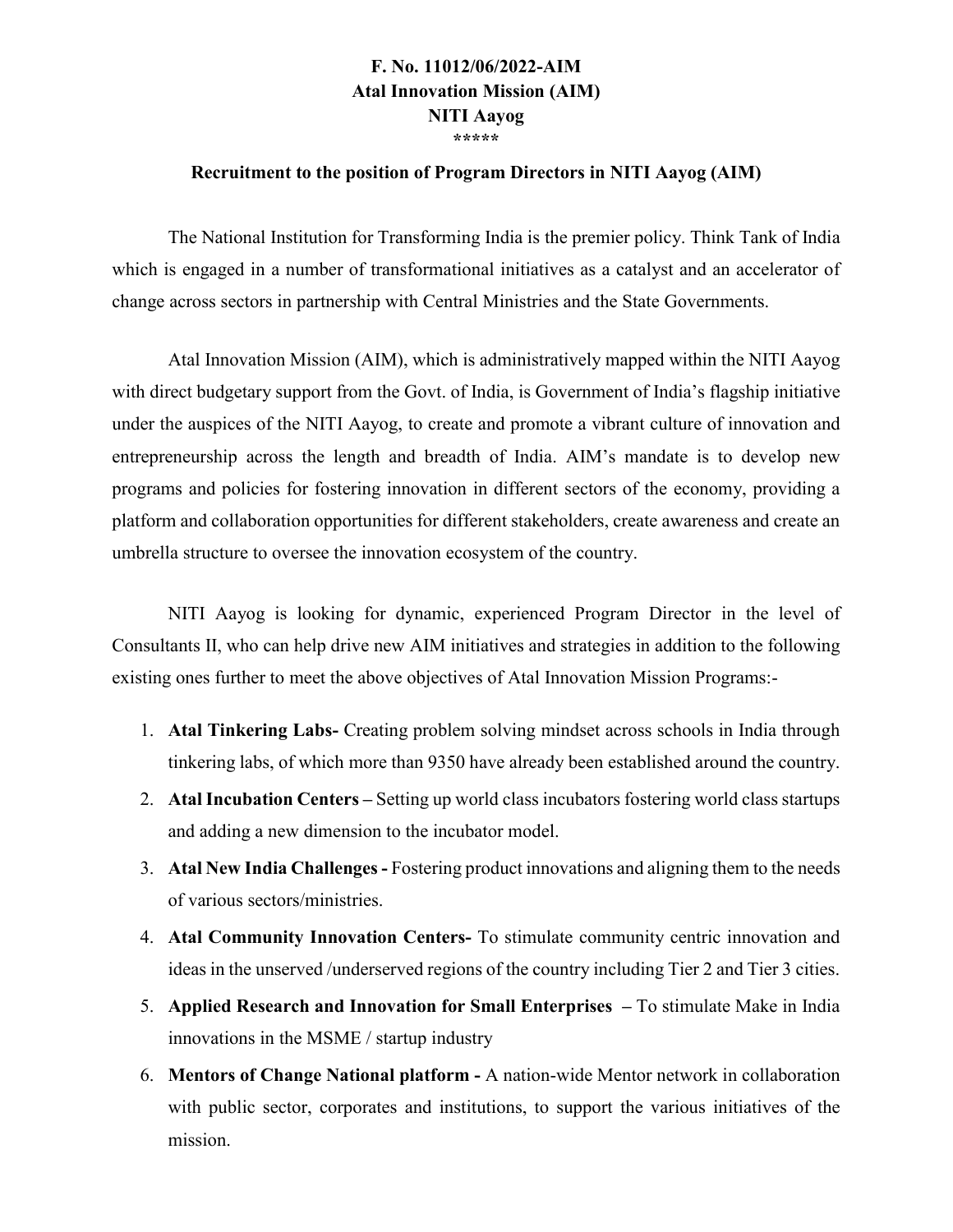**Number of position -** 1 (One)

**Mode of Recruitment -** Contract Based through Open Market **Remuneration** – Consolidated pay in the range of Rs 1, 45,000 to 2,65,000/- P.M. **Period of Contract** - 3 years (extendable)

### **Essential qualifications**

- 1. Indian citizens upto 45 years of age as on the date of advertisement
- 2. Masters in Science/Technology/Engineering/Business Management **or** PG Diploma in Business Management (full time)/Masters in Policy related field as on the date of advertisement.
- 3. 8+ years of professional work experience post essential educational qualification in one or more areas of Technology/Policy/Management/Innovation & Entrepreneurship as on the date of advertisement.

Note: Experience of internship/training will not be accounted for.

### **Desired skill sets/experience**

- 1. Proven Leadership experience in design, implementation and management of large programs (governments, corporates, foundations, international organizations, academic organizations, large incubators, consulting firms, etc)
- 2. Proven Experience in a leadership role with measurable results and outcomes oriented programs
- 3. Extensive experience in multiple-stakeholder management: Government, Industry and Academia
- 4. Strong strategic, creative and analytical skills to develop scientific pilot programs in complex environments
- 5. Experience in pedagogy development, open innovation programs/initiatives and understanding of  $21<sup>st</sup>$  century skills of innovation
- 6. Aptitude for long-term stakeholder management, and an output-orientation for success in complex environments.
- 7. Excellent collaboration and communication (oral and written) skills in English and Hindi. Knowledge of more Indian languages will be a plus.
- 8. Direct experience in government, government-facing consulting or public sector innovation programs will be a plus.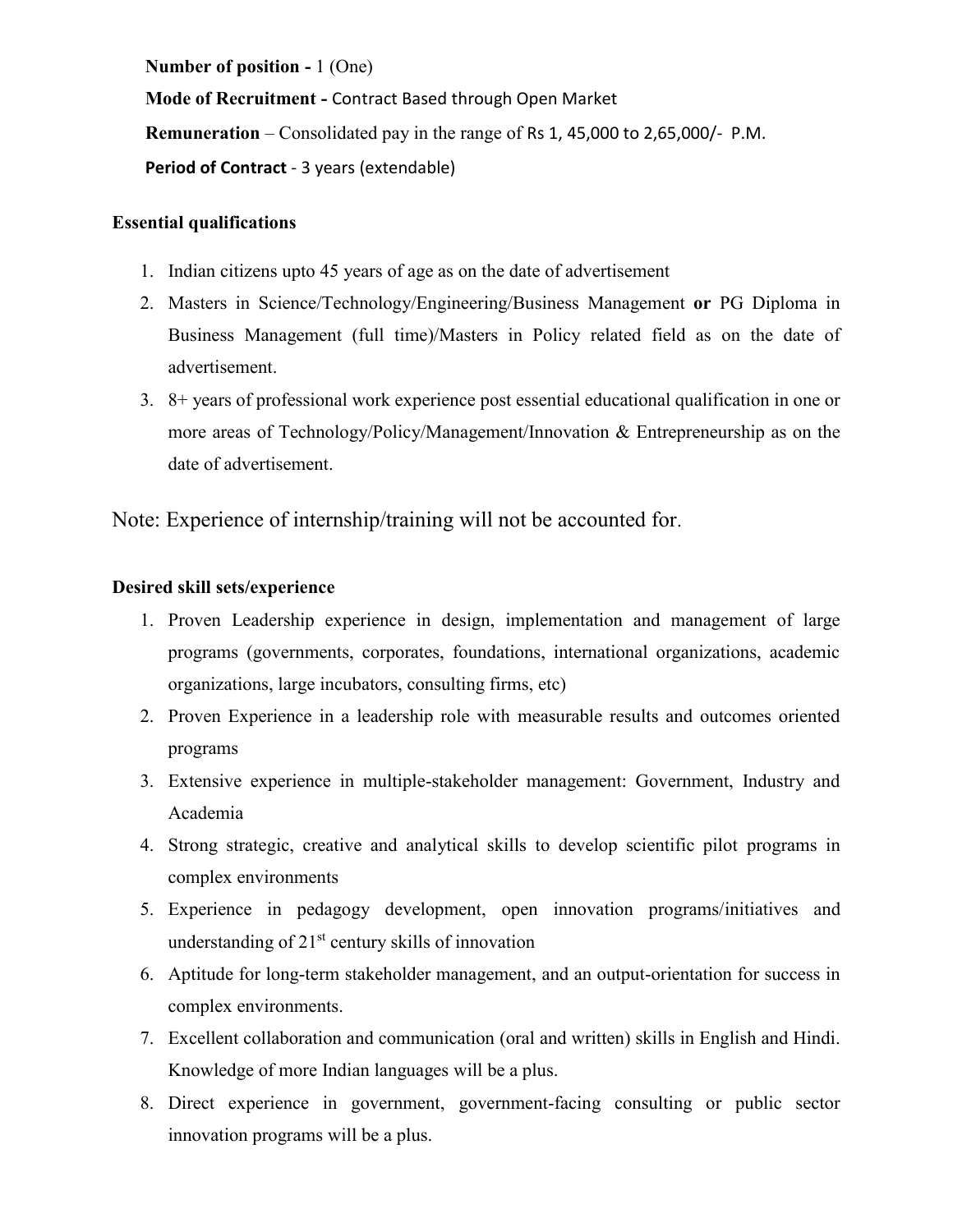#### **Roles and Responsibilities**

AIM has a structure envisaging a Mission Director, supported by Program Directors (PDs), Innovation Leads and Young Professionals.

The Program Directors (PDs) have management responsibilities for designing and operationalizing new AIM programs and improving existing AIM programs ensuring Quality Measurable result oriented outcomes promoting innovation and entrepreneurship, the associated program teams, enabling partnerships, and providing management support to the Mission Director. These include but not limited to

- 1. Designing, launching and successfully running outcome oriented innovation programs of Atal Innovation Mission, NITI Aayog, along with a dynamic team of professionals with a strategy to scale the impact of these programs nationwide.
- 2. Creating strategies and implementation plans to develop a vibrant and collaborative ecosystem of research and innovation embedded in the school and higher education system, start-ups, corporates, government line ministries, civil society partners, and beyond.
- 3. Building global partnerships with industry, other academic institutions, government line ministries, state authorities, philanthropic foundations, international institutions and other stakeholders.
- 4. Enabling extensive stakeholder management for project and program funding, approvals, publicity, including stakeholders internal to government, such as MHLC, other ministries, etc.
- 5. Experimenting and piloting new ideas in field, with a problem-solving and outputoutcomes-oriented approach, towards promoting science and technology based innovation and entrepreneurship, within academia, industry and government ministries
- 6. Planning, coordination and development of required pedagogy on innovation and technology, innovation events, trainings, workshops and challenges
- 7. Creating robust real-time governance structures, to timely report the outcomes to the highlevel committee

#### **Other terms and conditions**

The terms and conditions of engagement of the Program Director are regulated by the "Procedure and guidelines for engagement of Consultants/ Senior Consultants/ Young Professionals in NITI Aayog issued vide Circular No. A-12013/02/2015-Adm.I(B) dated 07<sup>th</sup> December, 2021 and 02<sup>nd</sup> March, 2022. The guidelines are placed on NITI Aayog's website [www.niti.gov.in.](http://www.niti.gov.in/)